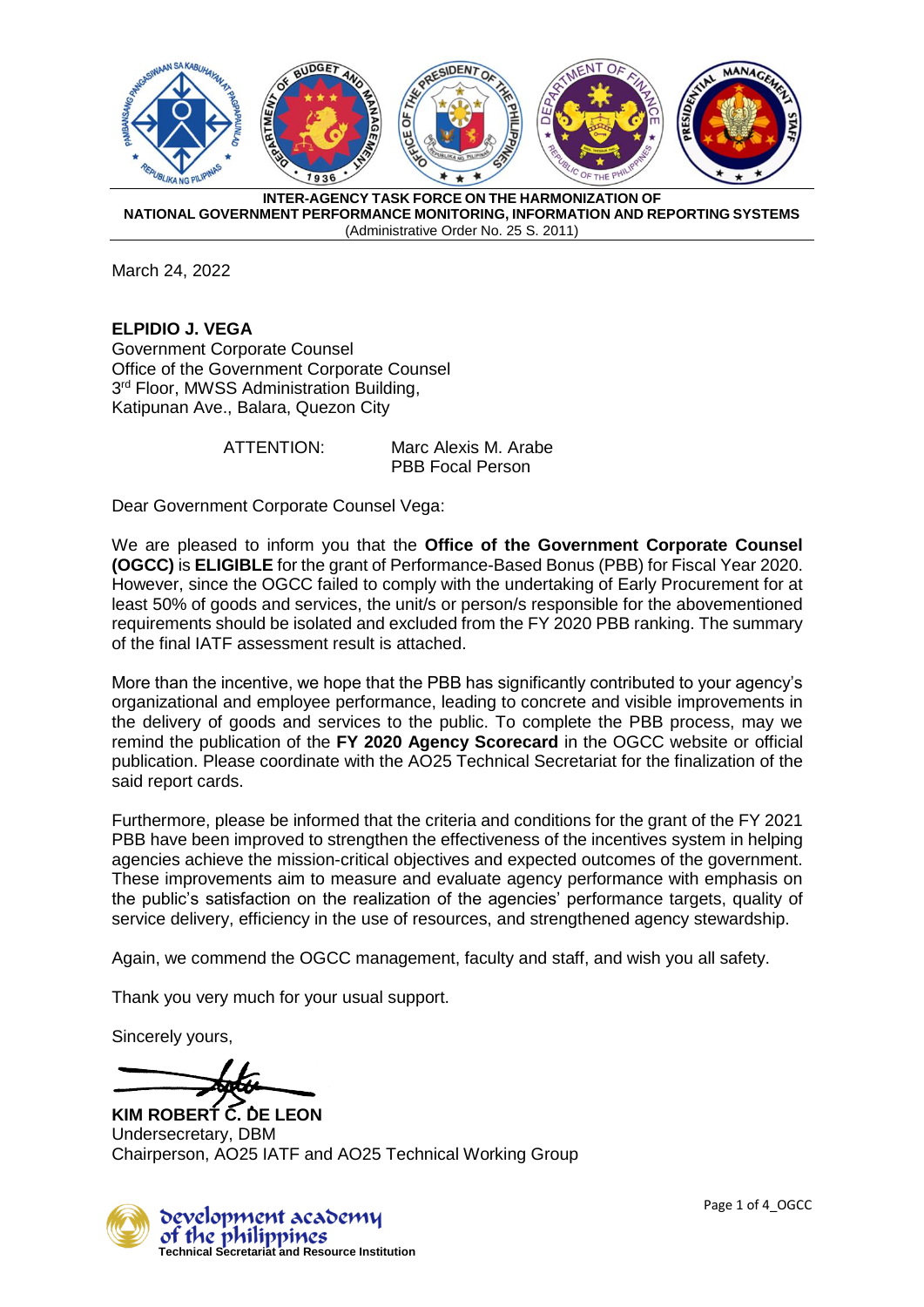

| Office of the Government Corporate Counsel (OGCC) |                                                                                                                                                                                                                                                                                              |  |
|---------------------------------------------------|----------------------------------------------------------------------------------------------------------------------------------------------------------------------------------------------------------------------------------------------------------------------------------------------|--|
| <b>Eligibility Requirements</b>                   | <b>Final Assessment</b>                                                                                                                                                                                                                                                                      |  |
| <b>2020 Good Governance Conditions</b>            |                                                                                                                                                                                                                                                                                              |  |
| <b>Transparency Seal</b><br>1.                    | Compliant<br>$\bullet$                                                                                                                                                                                                                                                                       |  |
| <b>PhilGEPS Posting</b><br>2.                     | Compliant<br>$\bullet$                                                                                                                                                                                                                                                                       |  |
| 3. Citizen's or Service Charter                   | Compliant<br>$\bullet$                                                                                                                                                                                                                                                                       |  |
| 2020 Physical Target                              |                                                                                                                                                                                                                                                                                              |  |
| 4. Streamlining and Process                       | Met the streamlining and<br>process<br>improvement                                                                                                                                                                                                                                           |  |
| Improvement of Agency                             | requirement for FY 2020 PBB.                                                                                                                                                                                                                                                                 |  |
| <b>Services</b>                                   | The OGCC reported streamlining efforts for three (3)<br>out of its five (5) services declared in its Citizen's<br>Charter. The OGCC did not submit streamlining<br>efforts for the Mediation and Arbitration and the<br>Supervision<br>Control<br>of<br>GOCC<br>and<br>Legal<br>Departments. |  |
|                                                   | The OGCC explained that PD242 governs the<br>$\bullet$<br>Mediation and Arbitration service. The OGCC also<br>said that the OGCC exercises Supervision and<br>Control over GOCC Legal Departments through the<br>requests for Contract Reviews and Legal Opinions.                           |  |
|                                                   | The AO25 Composite Team only reviewed the<br>$\bullet$<br>following OGCC services:<br>1. Contract Review<br>2. Legal Opinion<br>3. Litigation                                                                                                                                                |  |
|                                                   | The OGCC is encouraged to follow the ARTA's<br>prescribed manner in writing services a Citizen's<br>Charter. The agency is also encouraged to follow the<br>ARTA's prescribed content of the Citizen's Charter<br>as indicated in the ARTA MC 2019-002.                                      |  |
|                                                   | The OGCC is also encouraged to periodically update<br>$\bullet$<br>its Citizen's Charter to reflect necessary revisions<br>and changes. This will help improve its services and<br>enable the agency to perform its mandates<br>effectively.                                                 |  |
|                                                   | The OGCC maintained the number of steps,<br>$\bullet$<br>turnaround time, number of signatures, and required<br>documents in most of its services.                                                                                                                                           |  |

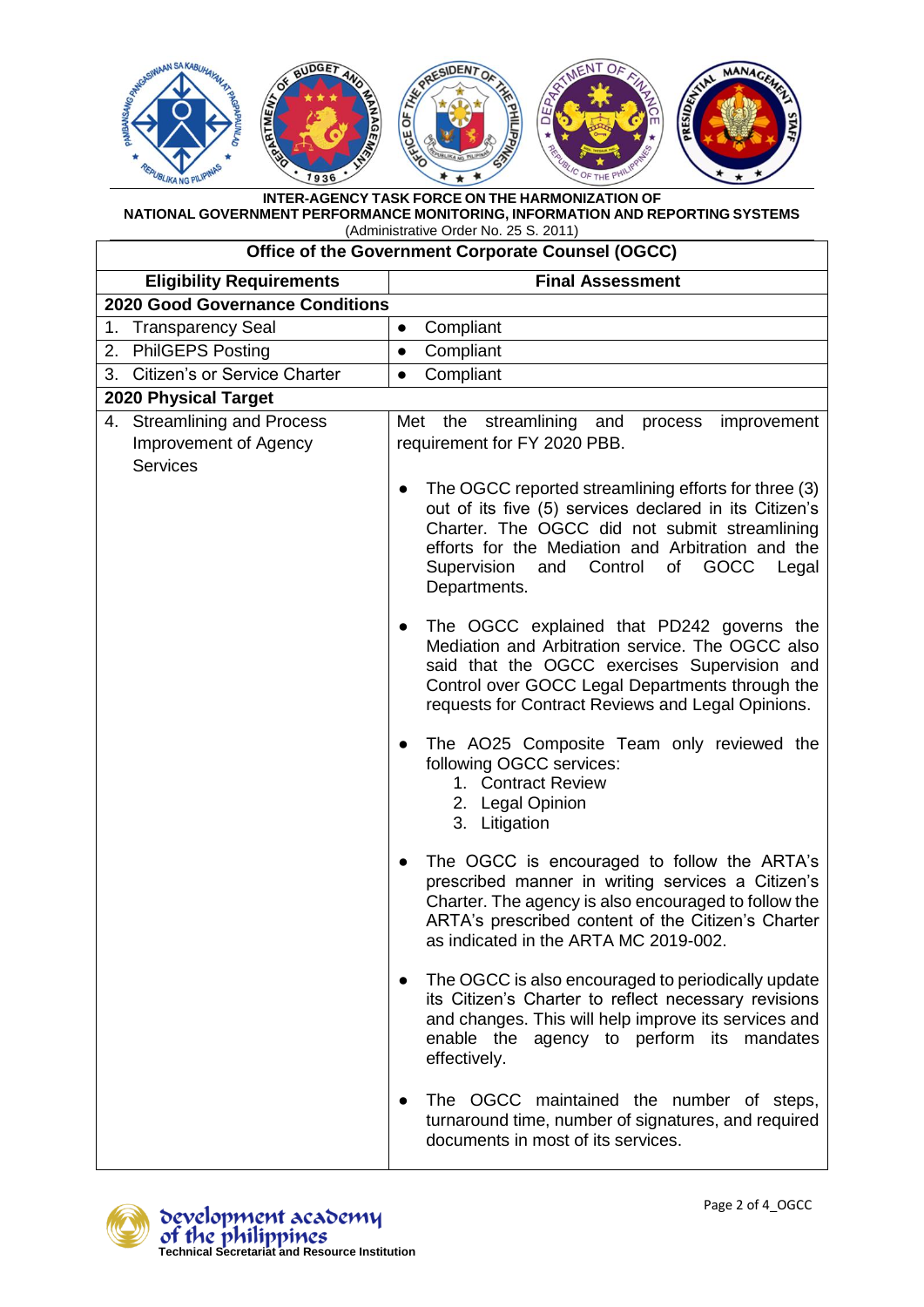

| Office of the Government Corporate Counsel (OGCC)                                                    |                                                                                                                                                                                                                                                                                                                                                                                                                                                                                                                                                                                                                                                                                                                                                                          |  |
|------------------------------------------------------------------------------------------------------|--------------------------------------------------------------------------------------------------------------------------------------------------------------------------------------------------------------------------------------------------------------------------------------------------------------------------------------------------------------------------------------------------------------------------------------------------------------------------------------------------------------------------------------------------------------------------------------------------------------------------------------------------------------------------------------------------------------------------------------------------------------------------|--|
|                                                                                                      | The OGCC received a Very Satisfactory rating from<br>$\bullet$<br>clients who availed of its services. The OGCC<br>explained that the agency continuously encourages<br>its clients to accomplish the Client Satisfaction<br>Survey to receive feedback on the provided services.<br>The OGCC is<br>recommended to observe the<br>$\bullet$<br>procedures<br>conducting<br>the<br>Citizen/Client<br>in<br>Satisfaction Survey (CCSS)<br>according to the<br>updated Annex 4 of MC 2021.<br>The OGCC did not report any digitization initiatives<br>$\bullet$<br>implemented in FY 2020. The agency also did not<br>submit any agency best practices.<br>The OGCC is encouraged to digitize its processes,<br>$\bullet$<br>develop online systems, and transform critical |  |
|                                                                                                      | services from manual to contactless transactions for<br>faster and more efficient public service delivery.                                                                                                                                                                                                                                                                                                                                                                                                                                                                                                                                                                                                                                                               |  |
|                                                                                                      | The agency is also recommended to refer to ARTA<br>$\bullet$<br>MC No. 2020-06 Series of 2020 for more information<br>on digitization initiatives on permits and licenses<br>under the "new normal."                                                                                                                                                                                                                                                                                                                                                                                                                                                                                                                                                                     |  |
| 5. Compliance of agencies under<br>priority sectors concerned with<br>Program NEHEMIA<br>commitments | Not applicable<br>$\bullet$                                                                                                                                                                                                                                                                                                                                                                                                                                                                                                                                                                                                                                                                                                                                              |  |
| 2020 STO and GASS Requirements                                                                       |                                                                                                                                                                                                                                                                                                                                                                                                                                                                                                                                                                                                                                                                                                                                                                          |  |
| 6. QMS Requirement                                                                                   | Compliant<br>$\bullet$                                                                                                                                                                                                                                                                                                                                                                                                                                                                                                                                                                                                                                                                                                                                                   |  |
| 7. Submission of FY 2020 APP non-<br><b>CSE</b>                                                      | Compliant                                                                                                                                                                                                                                                                                                                                                                                                                                                                                                                                                                                                                                                                                                                                                                |  |
| 8. Posting of Indicative FY 2021<br>APP non-CSE                                                      | Compliant<br>$\bullet$                                                                                                                                                                                                                                                                                                                                                                                                                                                                                                                                                                                                                                                                                                                                                   |  |
| 9. Submission of FY 2021 APP-CSE                                                                     | Compliant<br>$\bullet$                                                                                                                                                                                                                                                                                                                                                                                                                                                                                                                                                                                                                                                                                                                                                   |  |
| 10. The undertaking of Early<br>Procurement for at least 50% of<br>goods and services                | Non-compliant<br>$\bullet$                                                                                                                                                                                                                                                                                                                                                                                                                                                                                                                                                                                                                                                                                                                                               |  |
| 11. Submission of FY 2019 APCPI                                                                      | Compliant<br>$\bullet$                                                                                                                                                                                                                                                                                                                                                                                                                                                                                                                                                                                                                                                                                                                                                   |  |
| 12. Compliance with at least 30% of<br><b>Prior Years' Audit</b><br>Recommendations                  | Compliant<br>$\bullet$                                                                                                                                                                                                                                                                                                                                                                                                                                                                                                                                                                                                                                                                                                                                                   |  |